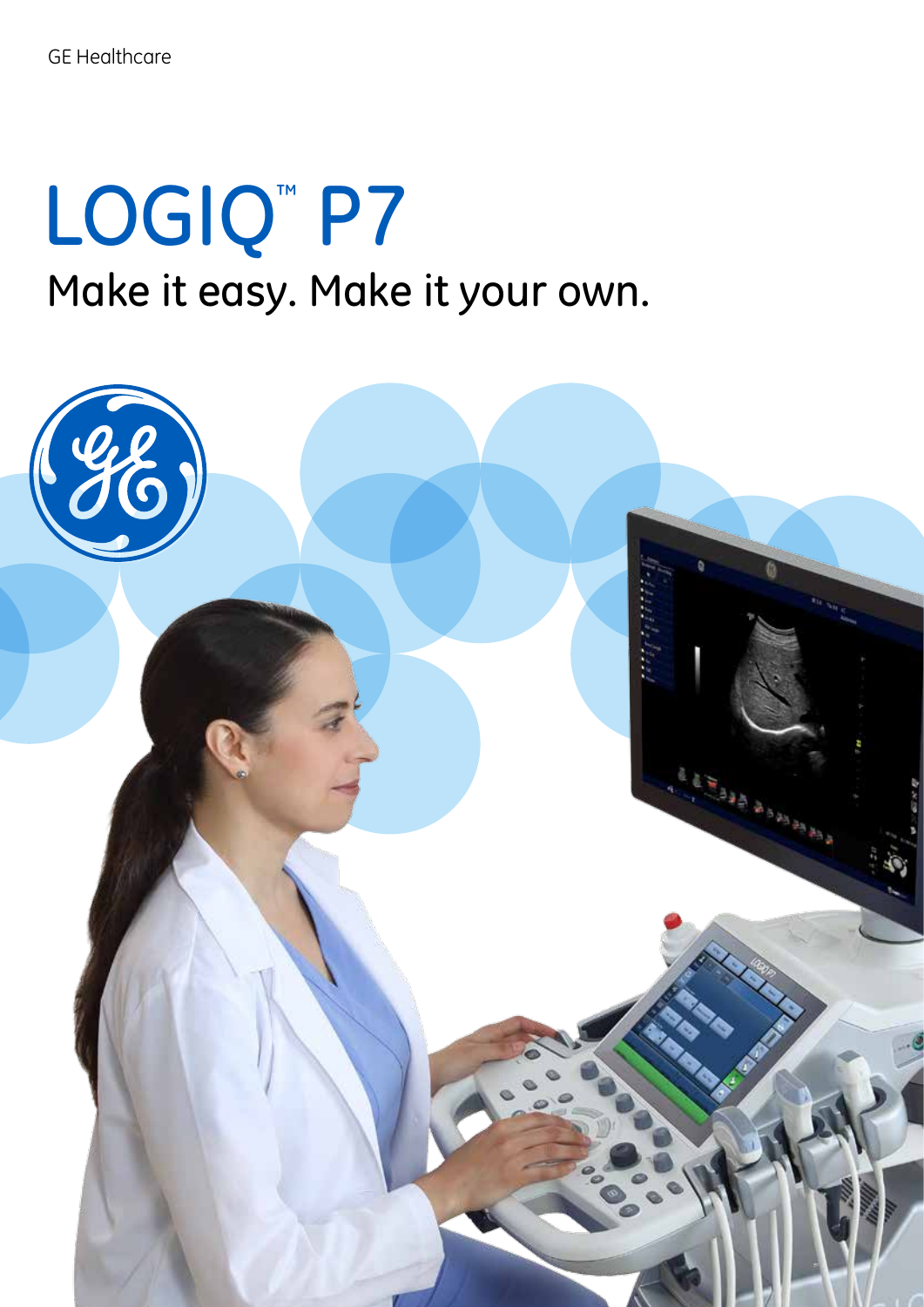When we asked ultrasound users like you to describe the ideal general imaging system, they had three words for us. **Make it easy.**

## You asked for simplicity. We delivered.

The LOGIQ™ P7 is easy to use and enables fast exams through customizable user workflow and productivity tools. It's the choice for a **Personalized**, **Patient-centric** and **Practical** ultrasound system.

## **Make it easy**

Make it easy to operate the system. To acquire diagnostic images. To access features and applications. To take on a busy schedule. To receive support. And, make it easy to afford.

Introducing the LOGIQ P7 ultrasound system from GE Healthcare – a general imaging system designed for quick diagnostic exploration and full schedules.

Whether the need is immediate triage or a comprehensive exam, you can rely on the budget friendly LOGIQ P7 system to provide the consistent image quality, comprehensive application coverage, and ease of use that enable clinicians to make timely, confident decisions.



Keystroke reduction 1 **44%**



#### Innovative My Page provides simplified user controls:

- Personalize to user preference
- Large 10.4 inch touchpanel

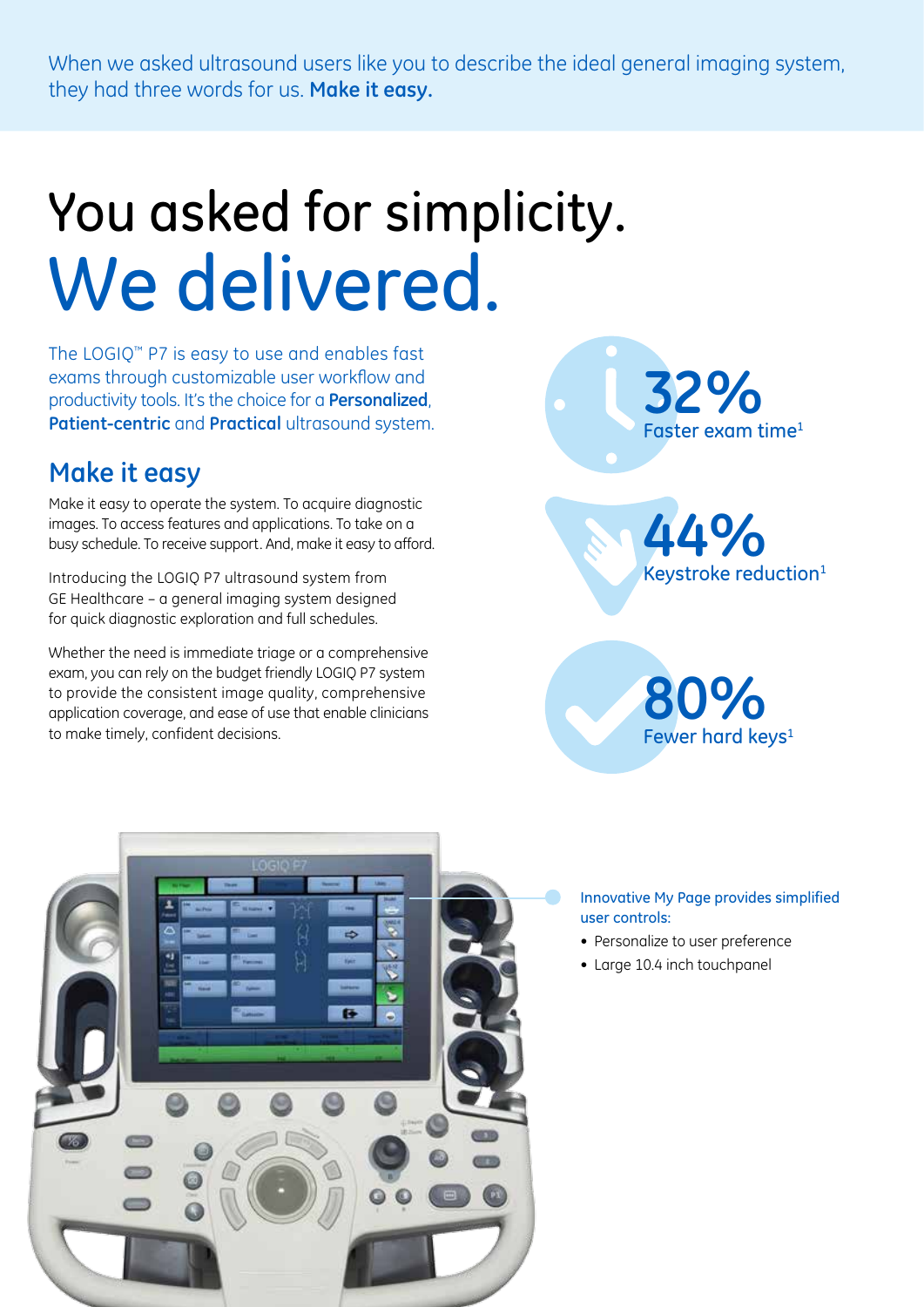## **Personalized**...to help you customize your workflow

The key to the system's simplicity is intuitive console controls and a personalized digital user interface called My Page. This innovative GE Healthcare feature enables you to customize workflow preferences and populate the large touch screen with use case presets you designate including:

- Measurements Body patterns
	-
- Comments Functions
	-

With My Page, there are no extra controls to slow you down. Simply log in, select the appropriate exam type, and you are ready to begin scanning. Additional user defined keys help you quickly access most often used features. Easy to learn and use, the LOGIQ P7 supports high efficiency for busy schedules.

## **Patient-centric**...to help you provide excellent patient care

The LOGIQ P7 supports your diagnostic confidence across a wide range of patient exams.

### Provide high quality diagnosis

- Excellent image quality with minimal tweaking required
- Superb B-Mode spatial and contrast resolution

### Address various clinical needs

• Wide selection of high quality probes for excellent exam coverage including abdominal, small parts, vascular, cardiac, musculoskeletal and OB/GYN imaging

### Apply advanced imaging tools

• Utilize advanced imaging tools when you need them including B-Flow™, 3D/4D, Elastography, Stress Echo and TVI/TVD

## **Practical...a** smart choice for usability and investment value

The LOGIQ P7 system easily adjusts to your working style, preferences and variable needs throughout your workday.

### Designed for user comfort and easy workflow

- Large 21.5 inch monitor and accessible 10.4 inch touchscreen
- Simple operating panel design with fewer physical keys $1$
- Fully articulating arm
- Compact, lightweight design to accommodate small spaces and offers enhanced mobility including wireless LAN and Power Assistant battery operation
- Digital TGC and digital keyboard
- Windows® 7 operating system with 64 bit computing

#### Increase exam speed and efficiency

• Automated tools help provide fast exams including Auto Image Optimization, Auto IMT, AutoEF, Measure Assistant, Compare Assistant and Scan Assistant

#### Easy access to support

- My Trainer, on-board training modules, help accelerate operational confidence
- LOGIQ Club website offers educational resources to help optimize system utilization
- Purchasable service agreement options including remote service capabilities such as remote 'system diagnostics' and 'software downloads' support equipment uptime *Please refer to the back page for a list of purchasable options.*